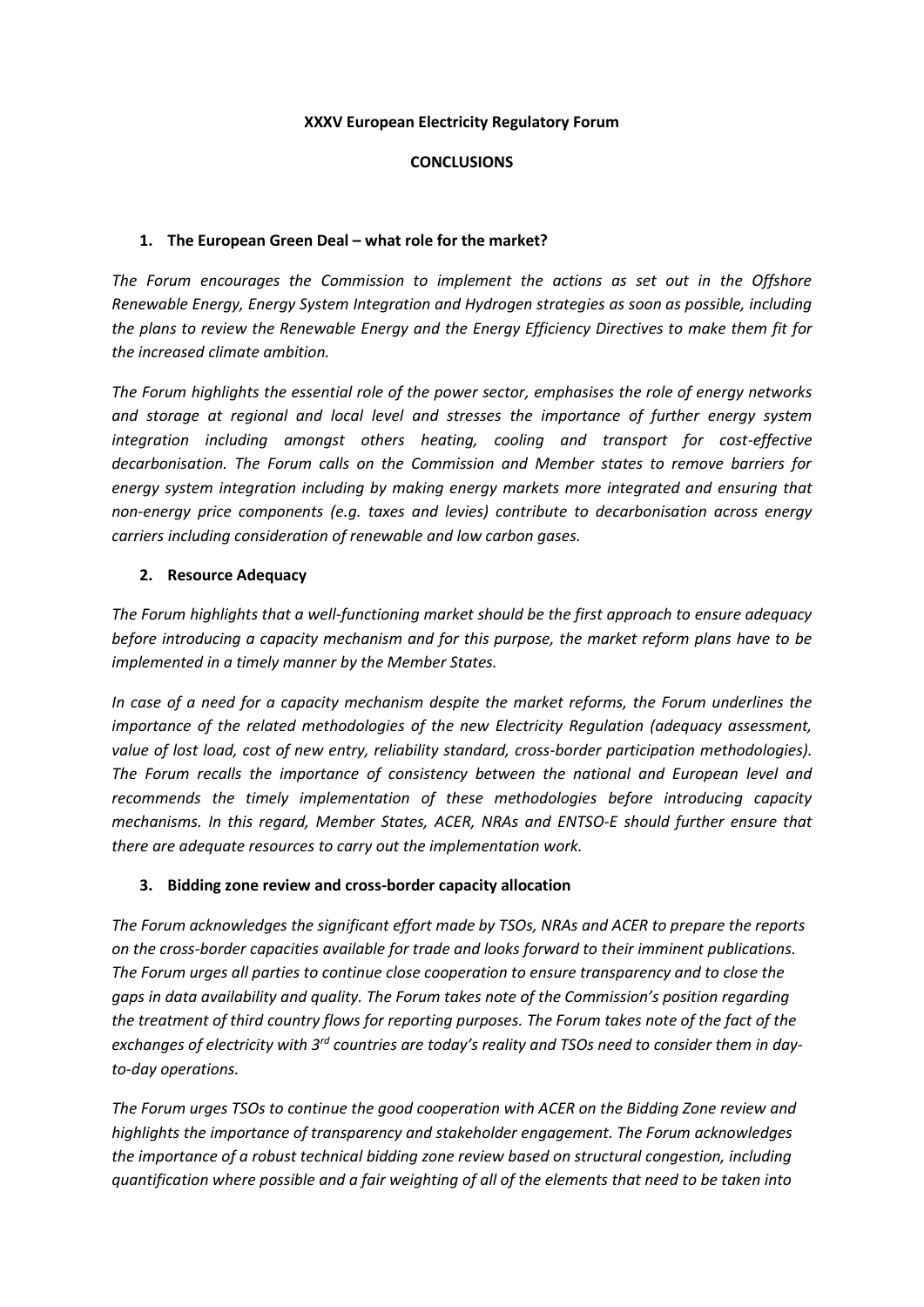*account during a review including market efficiency and consideration of the experience of those countries that have conducted bidding zone reviews.*

## **4. Regional TSO cooperation – transitioning from Regional Security Centres (RSCs) to Regional Coordination Centres (RCC)**

*The Forum endorses TSOs' work to efficiently and effectively transform RSCs into RCCs as soon as possible and to expand their tasks in accordance with the legislation.*

*The Forum encourages TSOs to strive for harmonisation of processes and tools among RCCs across the regions. To this end, the Forum encourages TSOs to consider developing open source tools which can be used by all RCCs.*

*The Forum recalls that EU tools and entities established pursuant to EU legislation, such as RCCs, are subject to EU governance. RCC members need to comply with EU energy law and must be subject to enforcement of EU law. Nonetheless, the Forum takes note of the Commission's position on the need for proper interfaces and information exchange with 3rd country TSOs, which should be established via contractual framework to ensure operational security in the system. The Forum acknowledges that the secure operation of the European power system requires strong cooperation of both EU and non-EU TSOs.*

## **5. Implementation of the Guideline on Capacity allocation and Congestion Management (CACM GL)**

*The recent amendments to the procedural provisions of market and system operation guidelines bring necessary clarity and efficiency to the approval process. The Forum calls upon the Commission to ensure a speedy adoption of the amendments.*

*The Forum acknowledges that there are significant achievements but also delayed implementation processes. It thus underlines that the priority should be given to the ongoing implementation process, avoiding any further delay. However, the Forum recognises that adaptations to the CACM GL are necessary, in order to align with changes brought by the Clean Energy for all Europeans package, and to overcome issues encountered in the implementation process. While main policy objectives would remain unchanged, amendments would aim at fostering the implementation, improving the CACM GL's clarity and efficiency.*

*The Florence Forum supports the planning proposed by EC and ACER for amending the CACM GL.*

# **6. Update on implementation other network codes and guidelines, including planning for amendment**

*The Forum underlines that the network codes' and guidelines´ implementation remains the priority in the next years and that further effort is needed to avoid unnecessary delays with methodologies and to foster convergent approaches between regions and Member States. Complexity and scale of change needs to be understood when setting clear deliverables and responsibilities, which need to be*  defined both for efficient implementation and possible enforcement. Notably as regards regional *methodologies, transparency on the causes and extent of delays should be increased. In case of*